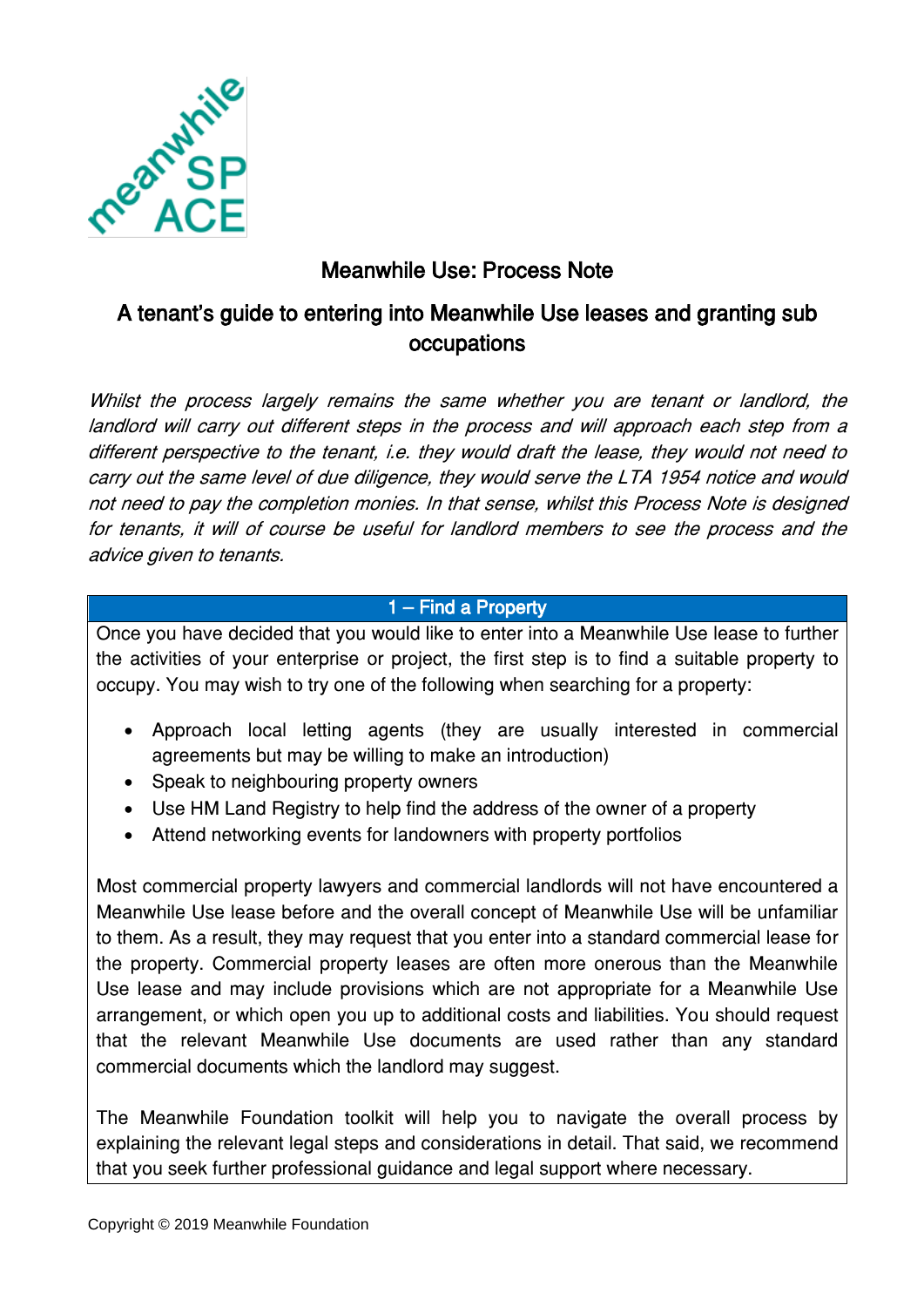Any landlord who is seeking to let out a property will need to ensure that they have the capacity to grant a lease, i.e. there are no restrictions in their constitution (if they are a company or charity) and no restrictions in the title to the property which would prevent a lease being granted.

## 2 – Heads of Terms (HOTs)

Once you have found a suitable property, you and the landlord will need to begin by preparing the preliminary document which sets out the agreed commercial terms. These are called Heads Of Terms ('HOTs'). The parties can prepare the heads of terms unassisted, or they may wish to instruct a surveyor to assist. This is a vitally important stage as it sets out the terms of the commercial deal agreed between the parties mitigating the risk of proceeding further without a full picture of the terms on offer. It will form the basis on which the lease will be drafted. It provides a helpful tool to structure initial conversations and ensure all parties are on the same page.

Please refer to the precedent HOTs. You should request that these HOTs be used rather than any 'usual' terms the landlord or their letting agent may want to issue, as per above. The Guidance Note will also assist you when agreeing the HOTs as it runs through each provision in the Meanwhile Use lease – the core terms of the lease are reflected in these precedent HOTs, so this note will help you to understand each provision.

The parties should consider at this stage whether or not they are in a position to grant/take on a lease – they will need to understand the obligations, liabilities and restrictions that they will be subject to by taking the lease and whether, in the case of companies and charities, they are legally able to enter into the proposed transaction (i.e. their governing document permits them to do so).

The landlord will need to instruct their surveyor or solicitor to prepare a suitable plan to be used in the lease. The lease plan is essentially a drawing that identifies a leasehold demise within a property - or in other words, a scaled metric drawing depicting the area of land is included in the lease.

A Schedule of Condition will also need to be prepared which will subsequently be annexed to the completed lease. The Schedule of Condition is a factual record of the condition of a property which is usually evidenced through a series of photographs. Both parties will need to agree that the Schedule is a fair reflection of the condition of the property when it is prepared.

## 3 – Instruct Solicitors

Once HOTs have been agreed, you may wish to instruct solicitors in order to benefit from their expertise in safeguarding your interests throughout the legal process. You will be able to find a list of local solicitors and solicitors firms here: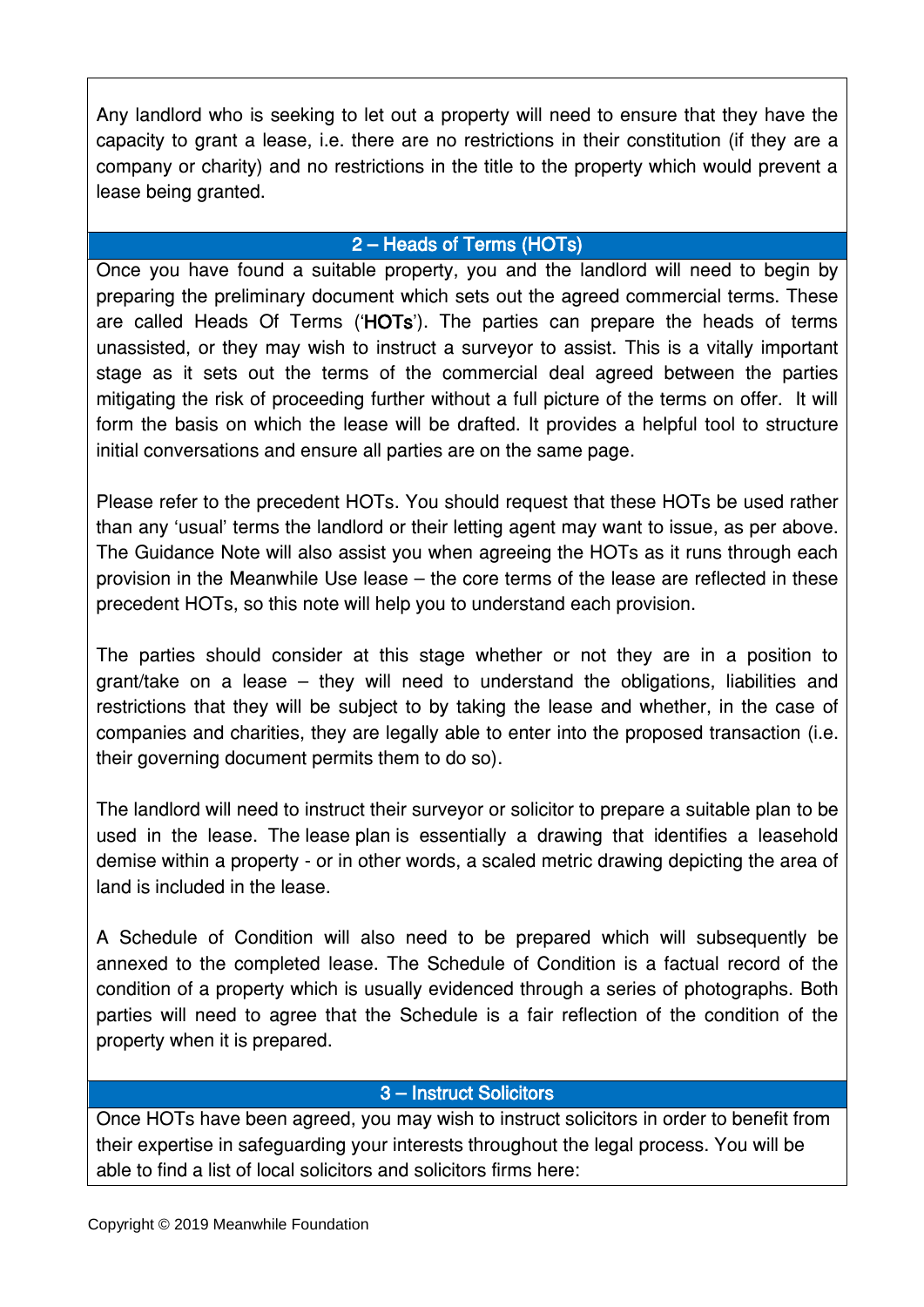<https://solicitors.lawsociety.org.uk/> by using the search function. Most local firms will offer services to include property and lease work. You will need to agree the terms of your engagement with them.

Once your solicitor has received the HOTs and has taken instructions from you (you will need to formally engage them), they will make contact with the landlord's solicitors and will begin to progress the matter. They will likely start by ordering title documents for the property from HM Land Registry and request some basic due diligence documents.

If you decide not to appoint a solicitor then the landlord / landlord's solicitor will issue the draft lease directly to you. You will need to check that the draft lease reflects the agreed HOTs. The landlord / landlord's solicitors may have included other provisions which could be onerous or disadvantageous to you. We do therefore recommend that you consult a solicitor to review the lease on your behalf.

If you do not instruct a solicitor at this stage, you would still be able at any stage prior to the lease completing but bear in mind that late changes could mean that both parties incur additional costs.

# 4 – Due Diligence

You or your solicitors will need to carry out due diligence exercises in respect of the landlord and the property. This will include:

- Investigating the landlord's title to ensure that they are the owner of the property and are entitled to grant a lease to you;
- Checking that there are no discrepancies between the extent of the property as described in the HOTs and shown on the proposed plan and title documents;
- Carrying out any relevant searches or legal due diligence in relation to the property, if you require;
- Requesting any statutory compliance documentation, including the following (so far as they may be applicable):
	- Service Charge budget/accounts;
	- Building Insurance policy;
	- Asbestos Register;
	- Health & Safety File;
	- Energy Performance Certificate (EPC);
	- NICEIC Electrical Safety Certificate;
	- Fire Risk Assessment;
	- Gas Safety Certificates;
	- Legionella Certificate;
	- Emergency Light Commissioning Certificate and 6-Monthly Test Certificate; and
	- Lift Insurance Certificate.
- Carrying out a Companies House check if the landlord is a registered company; and
- Raising enquiries with the landlord/landlord's solicitors about the property, as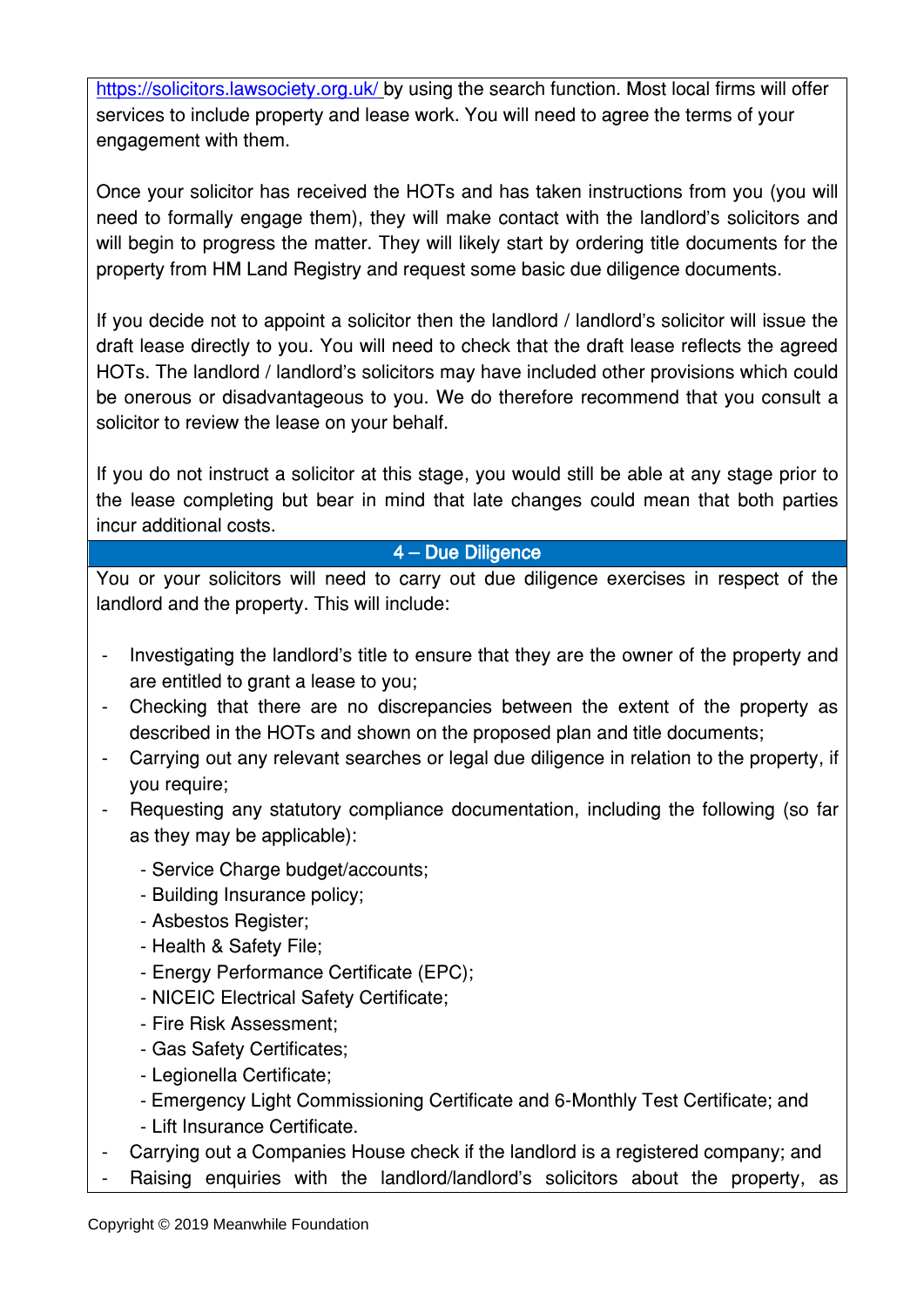#### necessary.

You should also inspect the property and, if appropriate, carry out any surveys to ensure that you are happy with the condition of the property before entering into the lease.

If you do not appoint a solicitor, you should ask that the landlord or their agent provide you with the statutory compliance documents listed above.

## 5 – Draft the lease and ancillary documents

The landlord's solicitors will draft the lease and any ancillary documents required, i.e. the Landlord and Tenant Act 1954 notice and statutory declaration (see step 7).

If the landlord has not instructed solicitors, they will draft the lease and ancillary documents themselves. They should be encouraged to use the precedent Meanwhile documents but, as landlord, ultimately it is their prerogative as to the type of lease which will be issued. Therefore, early discussion and agreement of HOTs (ideally using the precedents provided) is strongly advised.

# 6 – Negotiate the lease

Once the draft lease and documents have been issued, the parties and/or parties' solicitors will likely negotiate the terms of the documents and will agree upon a final form of the documents. Hopefully any negotiations (and therefore costs) will be minimal if the lease has been drafted on the basis of the agreed HOTs (and the precedent Meanwhile Use lease is used) but you and/or your solicitors will need to ensure that this is the case.

# 7 – Landlord and Tenant Act 1954 Formalities

A tenant has a statutory right to remain in occupation of a property at the end of the term if it occupies that property for the purposes of its business. The landlord will likely 'contract out' of these provisions of the Landlord and Tenant Act 1954 (LTA 1954) to ensure that the tenant does not have the benefit of the statutory right to remain in occupation once the lease expires. In layman's terms, once your lease expires you must vacate the property. This is usual practice and will be agreed at HOTs stage.

In order to contract out of the LTA 1954, the landlord will need to serve notice on the tenant in the prescribed form (see precedent notice) prior to the date of the lease.

The tenant will then need to swear a statutory declaration (see precedent statutory declaration) in the presence of an independent solicitor or commissioner of oaths prior to the date of the lease. You will be able to find a solicitor to witness this here: [https://solicitors.lawsociety.org.uk/.](https://solicitors.lawsociety.org.uk/) The solicitor will charge you a set fee fixed by the Law Society which currently is £5 which you will pay in cash.

Technically, if the tenant has been served notice at least 14 days prior to the start date of the lease, they are able to sign a simple declaration which will not need to be sworn in the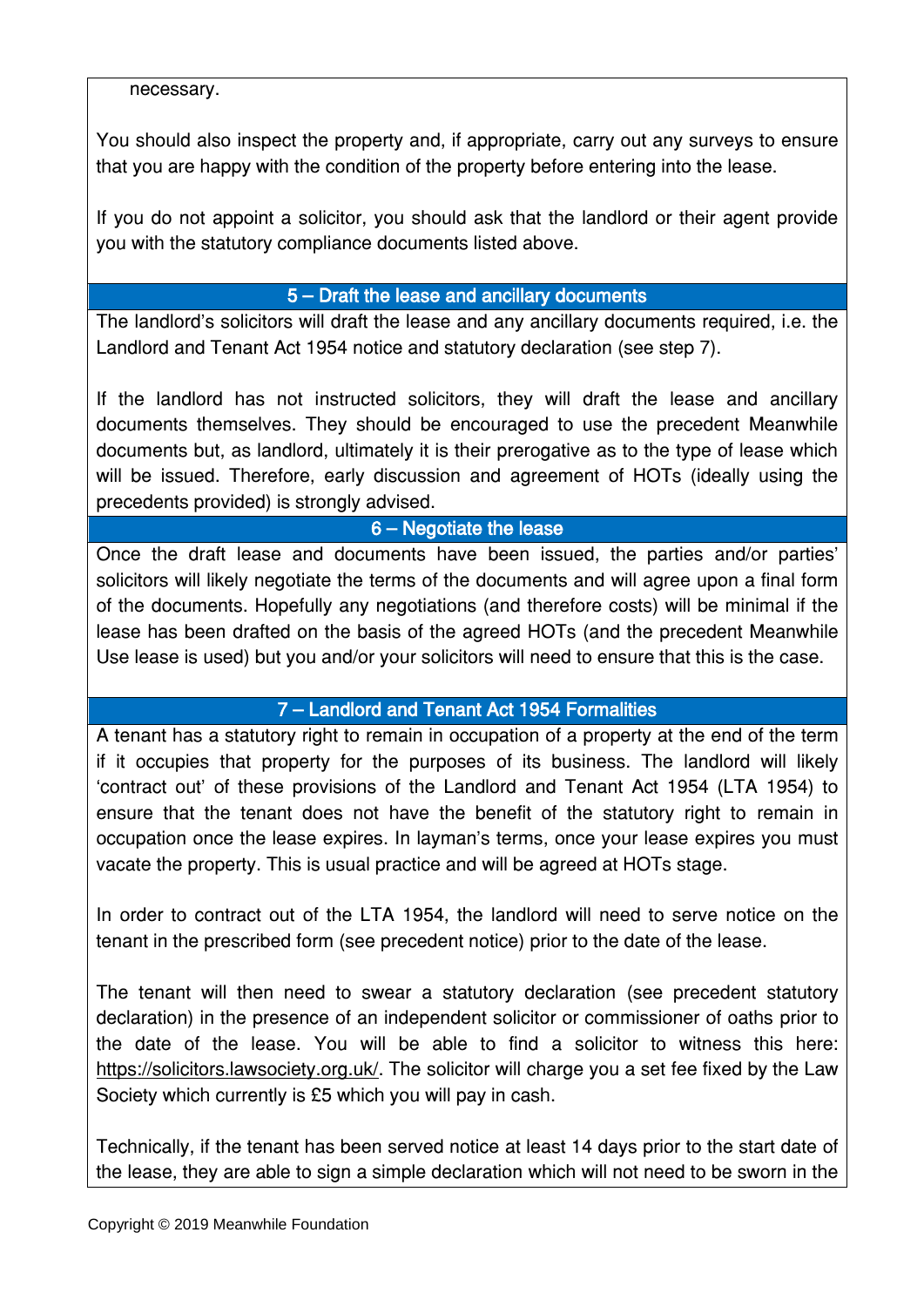presence of an independent solicitor or commissioner of oaths. However, it is usual that a statutory declaration is used regardless of when the notice was served. This is because the landlord will not be able to issue the notice until the lease is in an agreed format, so it may cause unnecessary delays if the parties then have to wait 14 days before signing the lease. In considering the above, it is recommended that tenants swear a statutory declaration.

Further guidance on the Landlord and Tenant Act 1954 can be found in the 'LTA Sheet for Unrepresented Tenants' which is available as part of the Meanwhile Foundation Toolkit.

## 8 – Sign engrossment documents

Once the form of the lease and ancillary documents have been agreed, the landlord's solicitors will provide engrossment copies (i.e. final copies to be signed by the parties) for execution.

The signature version will include the plans and the Schedule of Condition. The documents can either be executed in counterpart (each party signs a separate copy of the lease and the leases are swapped following completion) or in duplicate (both parties sign both copies of the lease). Once signed (including the plans and Schedule of Condition (as directed) you must send the lease (undated) and the sworn statutory declaration to your solicitor or direct to the landlord / landlord's solicitor if you are unrepresented.

## 9 – Completion Monies

The landlord's solicitors should provide you with a completion statement setting out the amounts due to the landlord on completion, which may include the first rent payment, service charge, insurance rent and any rent deposit monies. These payments will need to be made to the landlord or their solicitor prior to completion.

#### 10 – Landlord/Tenant Works

If you have agreed with the landlord that they will carry out any works to the property, you will need to ensure that these are carried out before the matter proceeds to completion and that you are satisfied with the same.

#### 11 – Completion

At this stage, completion can take place. In practical terms, this means that the lease and any other ancillary documents will be dated. Once completion has taken place, the landlord will release the keys to the property to you.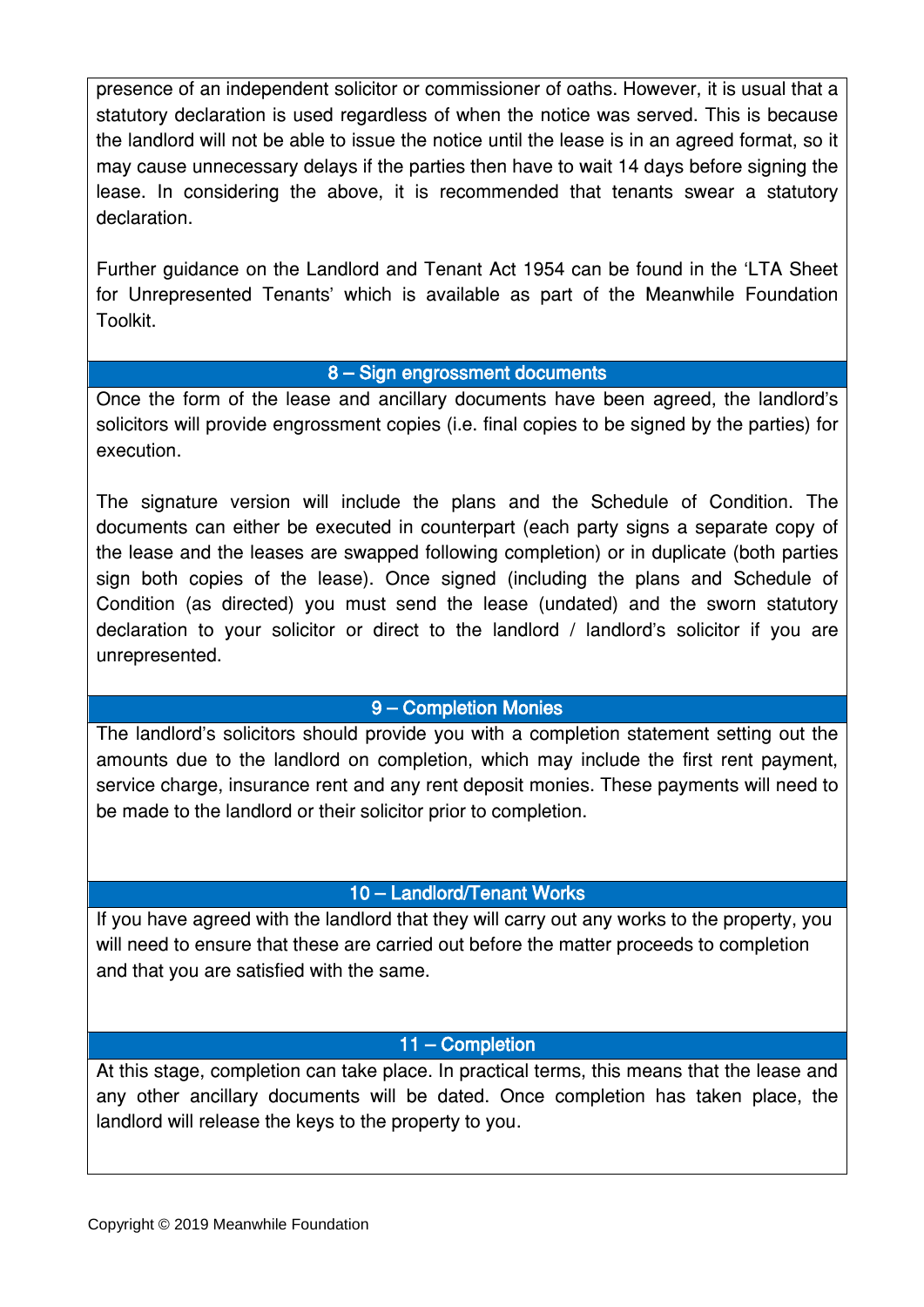#### 12 – Post-Completion Formalities

Following completion, if the lease granted is for a term of 7 years or more, you will need to apply to register the new leasehold interest with the land registry.

A Stamp Duty Land Tax ('SDLT') Return may also need to be submitted and any SDLT applicable to the transaction paid.

You will need to instruct solicitors if the lease is 'registerable' (if the lease granted is for a term of 7 years or more) and they will be able to advise further on any SDLT liability.

If you have agreed with the landlord that you can carry out any works to the property, you will need to ensure that these are carried out. The landlord will likely want to ensure that any agreed works you carry out are completed to the standard to which they have provided consent.

## 13 – Administration

Once all of the post-completion formalities have been dealt with, the documents will need to be retained and stored for safe-keeping.

The parties should also diarise any relevant dates, i.e. any break date and the date of expiry of the lease.

At the end of the lease, the tenant must return the property to the landlord in accordance with the lease, i.e. the property should be handed back in the condition as evidenced in the Schedule of Condition and all personal belongings and chattels removed.

|                                                                                                                                                                              | 14 – Granting sub-occupations of the property during the term of the lease                                                                                 |                                                                                                                                           |
|------------------------------------------------------------------------------------------------------------------------------------------------------------------------------|------------------------------------------------------------------------------------------------------------------------------------------------------------|-------------------------------------------------------------------------------------------------------------------------------------------|
| <b>Sub-lease</b>                                                                                                                                                             | Licence                                                                                                                                                    | <b>Hire Agreement</b>                                                                                                                     |
| If you would like to grant<br>sub-lease<br>the<br>of<br>a<br>property to a third party,<br>refer<br>the<br>to<br>please<br>section on Sub-leases in<br>the separate Guidance | If you would like to grant<br>an occupational licence to<br>a third party, please refer<br>to the section on Licences<br>in the separate Guidance<br>Note. | If you would like hire out the<br>property, please refer to the<br>section on Hire Agreements in<br>the separate Guidance Note.           |
| Note.<br>A sub-lease is likely the                                                                                                                                           | Licences are suitable for<br>use where:                                                                                                                    | Hire agreements are appropriate<br>for situations where:                                                                                  |
| most appropriate option<br>if:<br>sub-tenant will<br>The<br>occupy the property                                                                                              | the<br>property<br>be<br>$\overline{\phantom{a}}$<br>occupied for less than<br>6 months; or<br>where the<br>space<br>$\blacksquare$<br><b>IS</b>           | the property will be hired for<br>a very short term; or<br>the property will be hired for<br>$\overline{\phantom{a}}$<br>a one-off event. |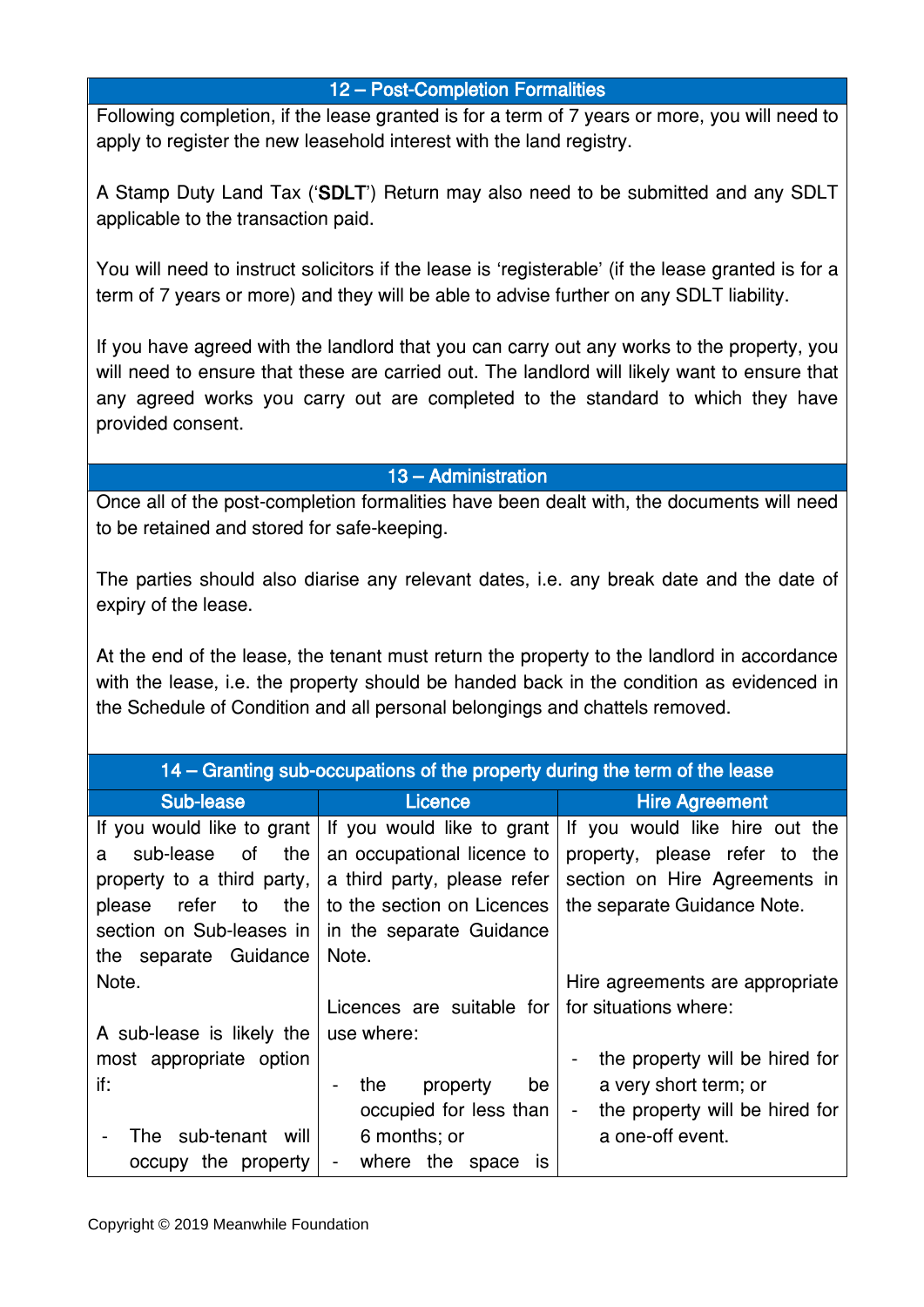| for 6 months or more;                         | shared, and the tenant        |                                  |
|-----------------------------------------------|-------------------------------|----------------------------------|
|                                               |                               |                                  |
| You wish to grant the<br>sub-tenant exclusive | does<br>not<br>enjoy          |                                  |
|                                               | exclusive use and a           |                                  |
| possession of all or                          | specific demise<br>not        |                                  |
| part of the property;                         | allocated.                    |                                  |
| or                                            |                               | You will need to ensure that you |
| You<br>wish<br>for<br>the                     |                               | are permitted to hire out the    |
| tenant<br>to<br>have<br>a                     |                               | property under your head-lease.  |
| higher<br>degree<br>οf                        |                               |                                  |
| control<br>the<br>over                        | You will need to ensure       |                                  |
| Property.                                     | that you are permitted to     |                                  |
|                                               | grant a licence under your    |                                  |
| You will need to ensure                       | head-lease<br>and<br>when     |                                  |
| that you are permitted to                     | agreeing HOTs you must        |                                  |
| grant a sub-lease under                       | ensure that these do not      |                                  |
| head-lease<br>and<br>your                     | the<br>exceed<br>those<br>in. |                                  |
| when agreeing HOTs you                        | headlease.                    |                                  |
| must ensure that they do                      |                               |                                  |
| not exceed those in the                       | You will also need to notify  |                                  |
| headlease. Please note                        | landlord<br>of<br>the<br>your |                                  |
| that you will likely need to                  | intention<br>to<br>grant<br>a |                                  |
| obtain consent from the                       | licence, as per the terms     |                                  |
| superior landlord to sub-                     | of your lease.                |                                  |
| let the property, as per                      |                               |                                  |
| the condition                                 |                               |                                  |
| in<br>your<br>lease.                          |                               |                                  |
|                                               |                               |                                  |
|                                               |                               |                                  |
| You should also prepare                       |                               |                                  |
| lease<br>plan<br>and<br>a                     |                               |                                  |
| Schedule of Condition for                     |                               |                                  |
| your sub tenant that is                       |                               |                                  |
| relevant to their demised                     |                               |                                  |
| area for inclusion in the                     |                               |                                  |
| sub lease.                                    |                               |                                  |
|                                               |                               |                                  |
| The LTA 1954 process                          |                               |                                  |
| will need to be followed.                     |                               |                                  |
| This time you will be the                     |                               |                                  |
| landlord so will need to                      |                               |                                  |
| the<br>follow<br>'contracting                 |                               |                                  |
| out' procedure (step 7).                      |                               |                                  |
| You will need to issue a                      |                               |                                  |
| notice<br>and<br>statutory                    |                               |                                  |